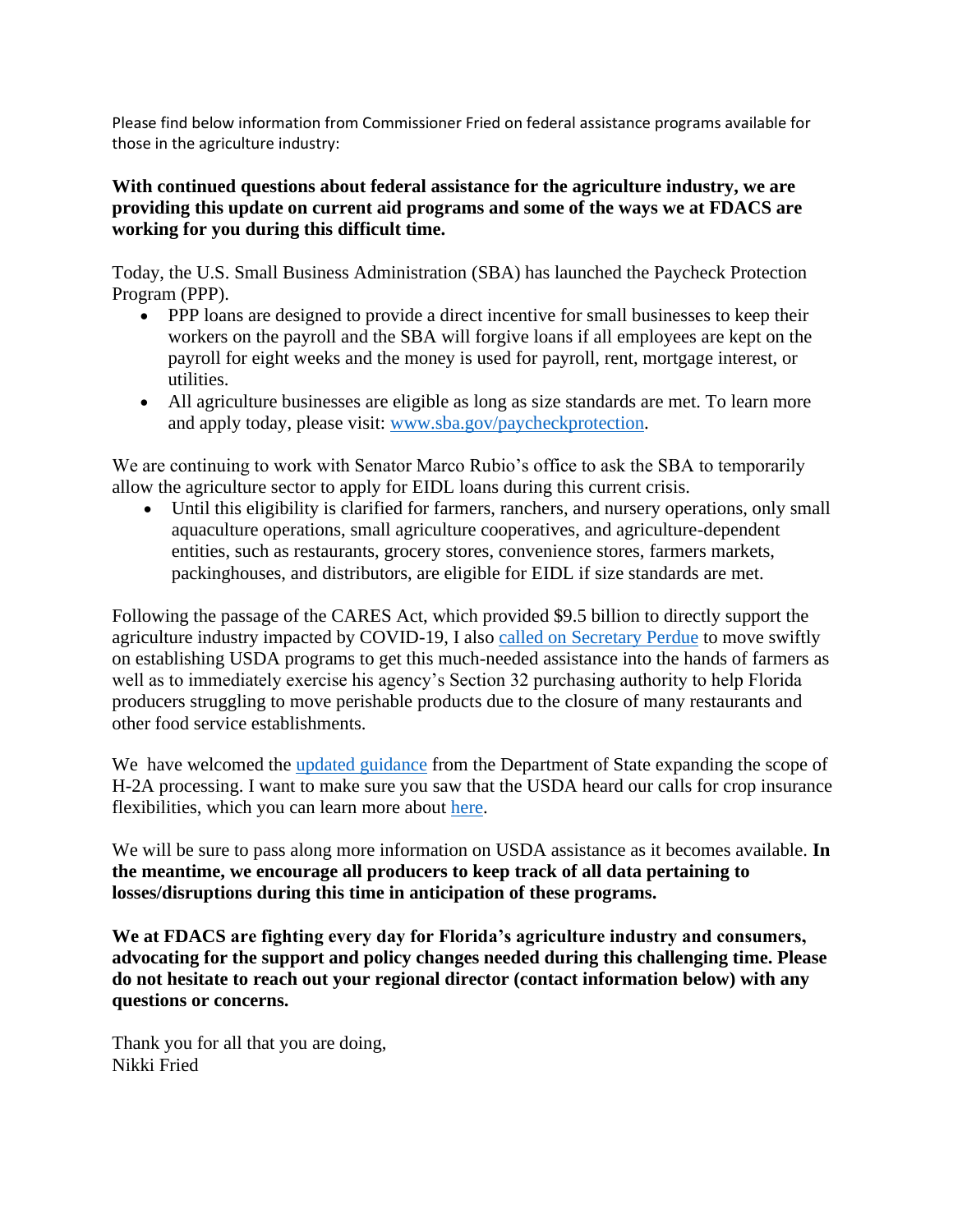### **Stephanie McClung Cardozo**

Director, External Affairs Email: [Stephanie.McClung@fdacs.gov](mailto:Stephanie.McClung@fdacs.gov) Phone: (850) 631-1447

### **Katherine Goletz**

Deputy Director, External Affairs Email: [Katherine.Goletz@fdacs.gov](mailto:Katherine.Goletz@fdacs.gov) Phone: (850) 544-1309

#### **Danielle Price**

Regional Director – NE Florida, External Affairs and Diversity and Inclusion Email: [Danielle.Price@fdacs.gov](mailto:Danielle.Price@fdacs.gov) Phone: (850) 404-4987

#### **Helen Miller**

Regional Director – Space Coast, External Affairs Email: [Helen.Miller@fdacs.gov](mailto:Helen.Miller@fdacs.gov) Phone: (850) 766-8466

## **Alan Brock**

Regional Director – Southwest Florida, External Affairs Email: [Alan.Brock@fdacs.gov](mailto:Alan.Brock@fdacs.gov) Phone: (850) 688-2082

#### **Ricardo Alvarez**

Regional Director – South Florida, External Affairs Email: [Ricardo.Alvarez@fdacs.gov](mailto:Ricardo.Alvarez@fdacs.gov) Phone: (850) 766-8583

## **Dick Crockett**

Regional Director – NW Florida, External Affairs Rural Outreach Email: [richard.crockett@fdacs.gov](mailto:richard.crockett@fdacs.gov) Phone: (863) 673-1013

## **Ed Rodriguez**

Veterans Affairs Director Email: [Ed.Rodriguez@fdacs.gov](mailto:Ed.Rodriguez@fdacs.gov) Phone: (850) 766-8582

Please feel free to follow up with any questions or concerns.

Sincerely,

#### **Alan Brock**